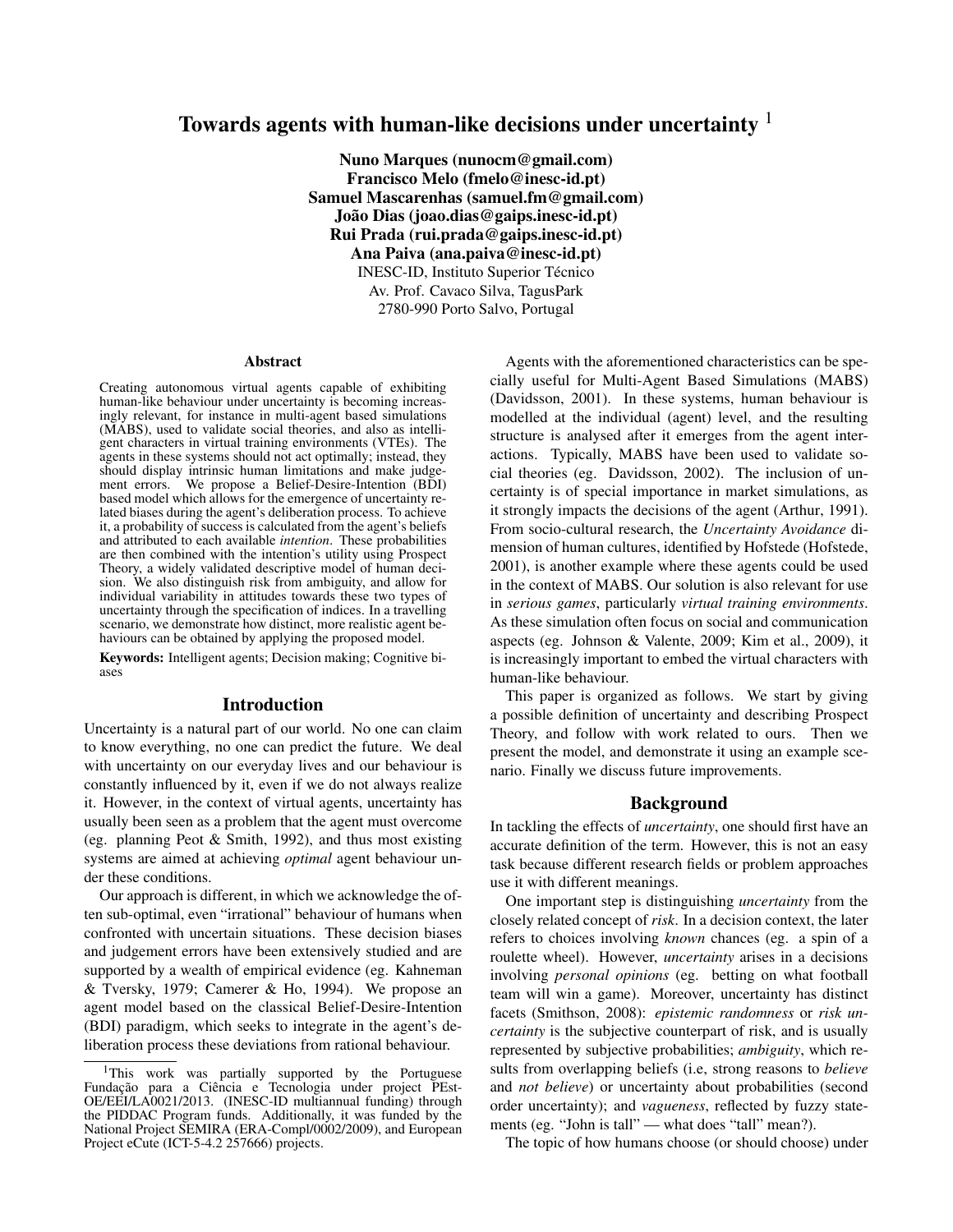uncertainty has been extensively studied over the last centuries. Decision making theories which seek to predict the optimal choice, such as the classical Expected Utility theory (EU), are called *normative*. However, people do not generally obey the axioms of normative theories (some examples of violations are described in the following section). Given our goal of achieving human-like behaviour, we focus on theories seeking to describe how humans *actually* act. Within these, decision behaviour has been observed to differ when the subject is offered a description of available choices (*decisions from description* paradigm), versus when he can learn by direct experimentation (*decisions from experience* paradigm), as shown by Hertwig, Barron, Weber, & Erev, 2004. As we will see, the solution proposed in this paper assumes that the agent learns by asking and not by experimentation, and therefore we restrict ourselves to the former category.

### Prospect theory

The most validated *descriptive* theory of human decision is called Prospect Theory (PT) (Kahneman & Tversky, 1979; Tversky & Kahneman, 1992). Some of the decision biases it addresses are:

- *Framing Effects*: there is evidence that the framing of options (in terms of gains or losses) significantly impacts the choices people make (Tversky & Kahneman, 1986);
- *Nonlinear preferences*: the idea that a risky prospect is linear in outcome probabilities has been proved false, most prominently by the Allais paradox (Allais, 1979);
- *Source dependence*: as demonstrated by the Ellsberg paradox, people's decisions depend not only on the degree of uncertainty but also on its source; this phenomena has been explained both from an *ambiguity aversion* (people dislike ambiguity, Ellsberg, 1961) and from a *competence hypothesis* perspective (people prefer a bet on their area of competence when compared to equivalent bet based on objective probabilities, Heath & Tversky, 1991);
- *Fourfold pattern of risk*: empirical studies indicate that people are generally risk averse for high probability gains and low probability losses, and risk seeking for low probability gains and high probability losses (Tversky & Kahneman, 1992).

These biases are accounted by PT by assuming a *framing phase* prior to the actual evaluation; a *value function* (*v*) which distort utilities; and a *weighting function* (π) which distorts probabilities. Our focus is on the biases created by these functions, and how to integrate them in the BDI model, as the modelling of framing effects has already been explored in a context similar to ours (Ito & Marsella, 2011). In PT, the valuation attributed to a prospect (i.e., a gamble)  $f$ , which has *n* possible outcomes  $x_i$ ,  $i = 1...n$ , each with utility  $U_i$  and probability  $p_i$ , is given by:

$$
V(f) = \sum_i v(U_i) \pi(p_i)
$$

The choice for the specific value and weighting functions is arbitrary, as long as they obey certain properties. The value function should reflect the effects of *diminishing sensitivity* (variations in utility are less perceived the further they are from the reference point), and thus be concave for gains and convex for losses (S-shape). Furthermore, it should be steeper for losses than for gains, reflecting the phenomena of *loss aversion*.

The weighting function transforms a probability, and should also reflect the effects of diminishing sensitivity. However, in this case there are two boundaries ( $p = 0$  and  $p = 1$ , and thus the resulting function is inverse S-shaped. The curvature of these functions reflect the individual propensity to decision biases, which is usually accounted for by assuming parametrized functional forms.

Our integration of PT in the BDI model, as shown later, is restricted to choices involving prospects with at most two outcomes. Therefore, both Prospect Theory and its more recent development, Cumulative Prospect Theory (CPT) (Tversky & Kahneman, 1992), coincide. We are presenting the original formulation of the theory. It is also important to note that, although PT is originally based on studies where probabilities were objectively stated, and thus related to decisions under *risk*, its fundamental properties were also verified in decisions under *risk uncertainty* (Tversky & Fox, 1995).

### Related Work

In Pezzulo's et. al. proposal, measures of *ignorance* (what the agent does not know), *contradiction* and *uncertainty* (difference between opposing beliefs) are computed by the agent, and used in the decision process using custom rules (Pezzulo, Lorini, & Calvi, 2004).

FAtiMA-PSI (Dias & Paiva, 2005; Mascarenhas, Dias, Prada, & Paiva, 2010) is an architecture geared towards the creation of believable virtual characters. It has a strong focus on emotional aspects and human motivations. It already represents some forms of uncertainty, as stochastic action outcomes and estimations of goal success based on past observations. This architecture also provides several parameters which allow an author to define agents with different personalities. However, it does not model unreliable perceptions - the environment is considered completely observable, and the decision process is based on EU theory.

The graded BDI model and abstract architecture (g-BDI, Casali, Godo, & Sierra, 2009) extends the classical BDI model by allowing uncertainty to be represented in the agent's mental attitudes. g-BDI permits not only uncertain (graded) beliefs, but also desires and intentions. Graded desires correspond to degrees of preference (or rejection) over states of the world, and graded intentions represent the preference over specific ways (plans) to achieve desires. The formalization of the g-BDI allow different *contexts* to operate each in its own logic. Thus, the belief context (BC), for example, can use probability measures to represent uncertainty.

The Contextually-Based Utility (CBU) model (Ito &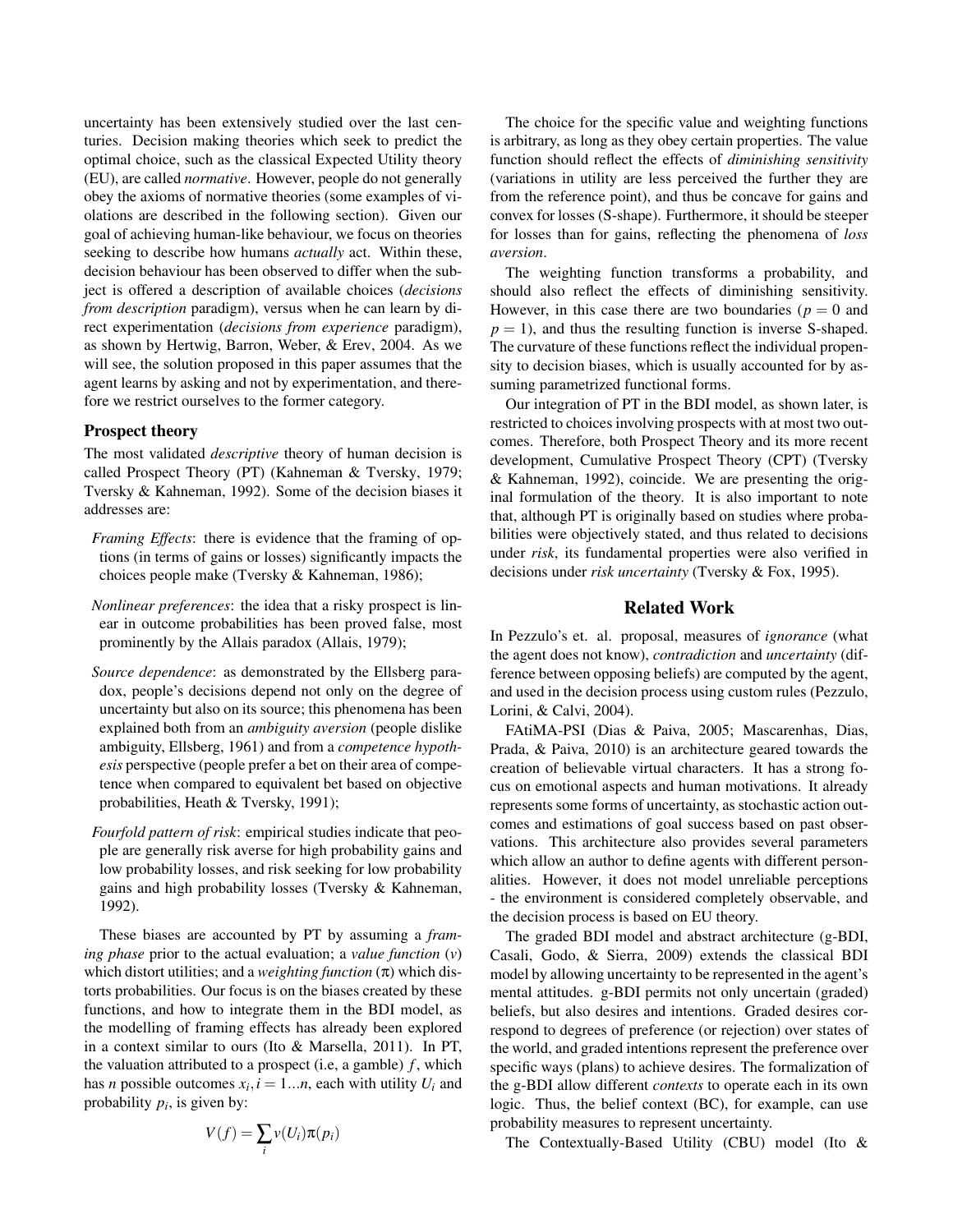Marsella, 2011) combines principles of cognitive appraisal theories with decision theoretic notions, with the main purpose of capturing framing effects with greater accuracy. For each possible goal outcome, a contextual utility value is calculated using two salient features: *pleasantness*, the outcome's intrinsic attractiveness or unattractiveness; and *congruence*, how much achieving the goal contributes to the agent's expectations. A decision weight is also computed using the outcomes' probabilities. These three measures are transformed by an S-shaped function which models the effects of diminishing sensitivity in relation to a variable reference point, and are then linearly combined to obtain a goal's final valuation.

The work presented above share with ours the purpose of achieving human-like agent behaviours in decisions under uncertainty. However, almost none of them apply a validated descriptive decision theory. The exception is CBU, which is not an agent model in itself. Thus, our approach differs in what we consider fundamental requisites of our solution: 1) capturing widely validated findings on human decision behaviour; and 2) being a generally applicable agent model.

### Model

We chose the BDI model because its folk psychology roots are consistent with our goal of modelling human-like behaviours, and also due to its flexibility and wide application. An overview of the proposed model is shown in figure 1. In the present section, each component is explained in detail.



Figure 1: Model overview

## Uncertainty representation

This component deals on how to represent uncertainty in the agent beliefs. We used bayesian probability, as it is the most developed model of uncertainty representation. We assume a world defined by a set of crisp (true/false) *propositions*, represented by upper-case letters, for example O="Hotel is open". Exhaustive and mutually exclusive subsets of propositions are called *variables*. A probability distribution over the values of each variable forms the agent's belief state, i.e, his opinions on the actual value of propositions. Thus, if  $\Theta = \{A_1, ..., A_n\}$ is a variable, then  $\sum_{i} P(A_i) = 1$ , where  $P(A_i)$  denotes the subjective probability of *A<sup>i</sup>* being *true*.

In order to focus on the behavioural consequences of uncertainty, we made two simplifying assumptions: 1) all variables are conditionally independent; and 2) the agent can only be uncertain about *static* propositions (propositions whose value never change, because no *actions* exist with such effects). We expect to address these limitations in future work.

Belief revision The agent can change its opinions by making either a *direct observation* or by asking questions to other agents. In the latter case, the degree at which the agent believes what he is told depends on the evidence's *credibility*. We represent the credibility of an evidence provided by source *i*, asserting a proposition *A*, as  $cr(\epsilon_i^A) \in [0,1[$ . The value *cr* is calculated based on the history of previously received answers from the same source. We follow the method proposed in (Pearl, 1988), which allows Bayes Rule to be applied to uncertain evidence. Assuming independent sources, the agent's beliefs are updated using the formula below:

$$
P(H|\varepsilon_i^A) = \begin{cases} (c r(\varepsilon_i^A) + \frac{1 - c r(\varepsilon_i^A)}{n}) \cdot \frac{P(H)}{P(\varepsilon_i^A)} & if H = A \\ \frac{1 - c r(\varepsilon_i^A)}{n} \cdot \frac{P(H)}{P(\varepsilon_i^A)} & otherwise \end{cases}
$$

where  $P(H)$  is the prior probability of value *H* in a variable. When new evidence comes which asserts *A*, the above formula increases the belief in *A* while decreasing the belief in the other values of the same variable, such that they still sum to one. Note that a direct observation corresponds to  $cr(\varepsilon_i^A) = 1$ , and thus always leads to absolute certainty on a variable's value.

### Solutions and doubts

This section serves as a bridge between the preceding (uncertainty representation) and following (decision process) components, by demonstrating how the agent's beliefs are integrated in the decision process. In the BDI model, the general behaviour of an agent is guided by the active *intention* - a commitment to achieve a goal and a plan to do it. We call each plan generated by the planning process a *solution*. We assume that each solution only contains indispensable actions (as usual in classical planning), and therefore if a single action fails, the solution also fails.

The execution of an action, in turn, is dependent on its Action Pre Conditions (APC) validity. APCs are world propositions or their negation. Thus, success in achieving a goal is ultimately dependent on the validity of APCs and, if among the APCs some correspond to uncertain propositions, they possibly invalidate the entire solution and make the goal impossible to attain. Uncertain APCs are what we call *doubts*, and they are the basic components from which uncertainty related biases will arise (see Figure 2). To distance ourselves from the problem of planning in uncertain environments, during planning doubts are considered valid and thus ignored.

## Decision process

Within the deliberative process of the agent, our model deals with the evaluation of competing *solutions*, which essentially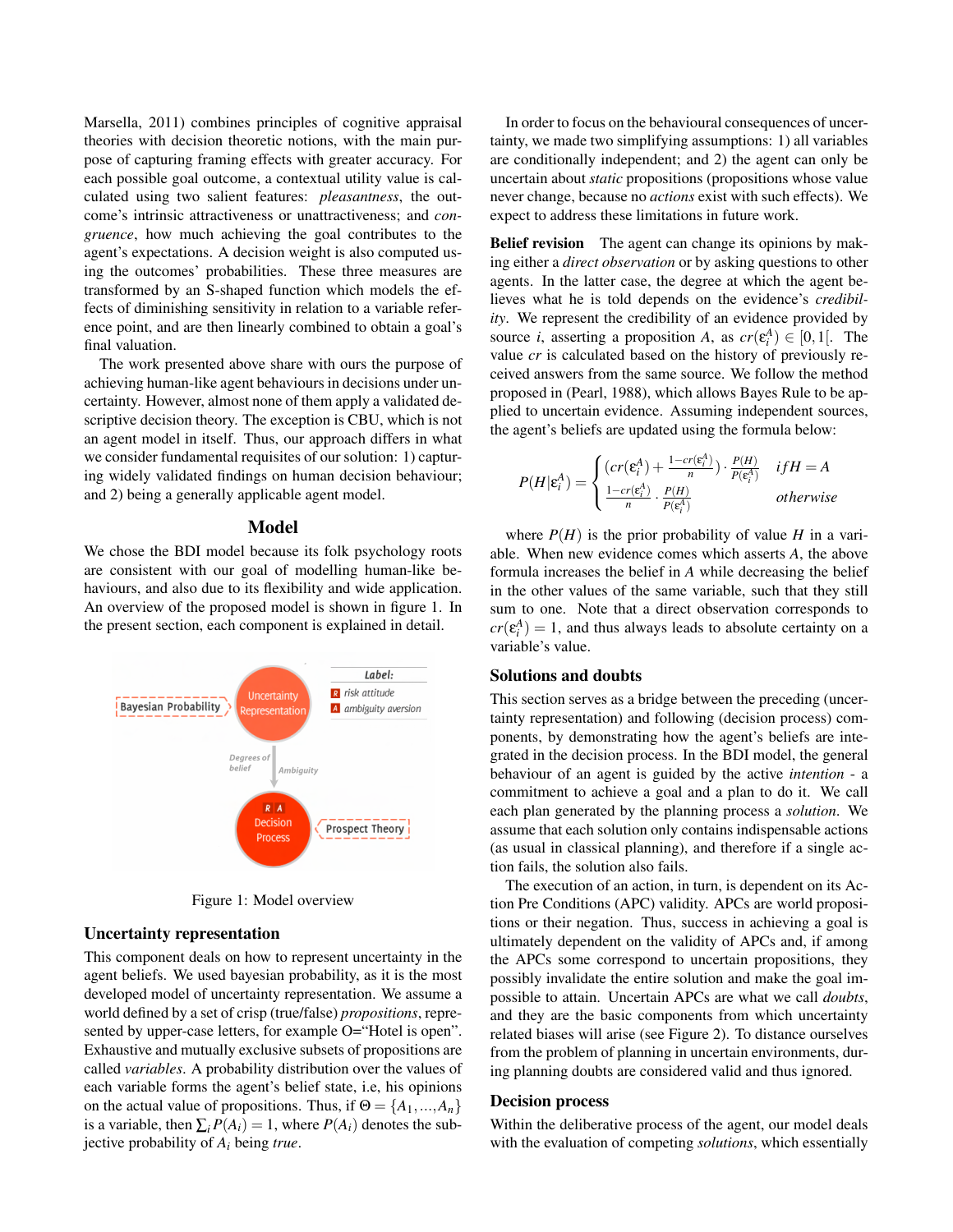

Figure 2: An example of a solution containing two doubts.

correspond to the *intentions* of the agent — possible paths to commit to and pursue. Prospect Theory (PT), the psychology based model described before, is used during this process. This theory has been shown to accurately predict the choice behaviour of humans in many real life situations, and as such it nicely fits our goal — achieving actual, and not optimal behaviour. The prospects (i.e, the solutions) only have two possible outcomes: *success* and *failure*.

Value function We assume a utility of 0 for failing, and a utility of success given by the sum of utility of each individual action within in the solution. Using the *status quo* as the reference point  $(v(0) = 0)$ , the above definition implies that a solution is always a positive prospect. We applied Tversky and Kahneman two branch power function, but because we only have positive outcomes we can restrict to the positive part (with  $\alpha = 0.88$  as estimated in Tversky & Kahneman, 1992):

$$
v = U^{\alpha}, U \ge 0
$$

**Weighting function** The weighting function  $\pi(p)$  transforms the beliefs the agent holds about states of the world into the decision weights he actually utilises when making a decision. The probability assigned to the successful outcome corresponds to no invalid doubts at all (as a single doubt failure invalidates the whole solution). Thus, variables being independent, *p* is obtained by multiplying the probabilities of all solution doubts being valid. The probability *p* is then transformed by the weighting function. We use the function proposed by Wu & Gonzalez, 1999:

$$
\pi = \frac{\delta p^{\gamma}}{\delta p^{\gamma} + (1-p)^{\gamma}}
$$

In the above function, the two parameters reflect two distinct cognitive biases: γ (estimated as  $\gamma = 0.44$ ) represents the impact of *diminishing sensitivity* to probability variations through the function curvature;  $\delta$  (estimated as  $\delta = 0.77$ ) represents the *attractiveness* to gambles through the function elevation.

Individual variability towards risk uncertainty is allowed via the indirect specification of the  $\delta$  parameter. Staying within the parameter values estimated by Wu & Gonzalez, 1999, we propose to substitute  $\delta$  with  $\delta^R$ , such that:

$$
\delta^R = \delta + (0.5 - R)
$$

where  $R \in [0,1]$  is a *risk aversion* index available to the scenario author. A value of *R* close to 1 results in a risk seeking attitude, as the agent will generally overweight probability values; on the other hand, a value close to 0 corresponds to a risk averse attitude, as the probabilities are underweighted.

The resulting functions are shown in figure 3.



Figure 3: Weighting function at different levels of risk aversion  $(R)$ .

### Ambiguity

Although PT captures risk biases, ambiguity related biases are not considered. Before discussing them, we present how is ambiguity quantified in the proposed model.

Research in psychology and neuroscience proposes *information entropy* of possible meanings one attributes to a situation (or the world) as a mathematical quantification of ambiguity (Takahashi, Oono, Radford, & Others, 2007; Hirsh, Mar, & Peterson, 2012). Information entropy, also known as Shannon Entropy, measures the amount of "disorder", or uncertainty, associated with a random variable. If  $\theta =$  ${A_1, ..., A_n}$  is a variable, it's entropy is given by (we use *e* as the base of the logarithm):

$$
H(\theta) = -\sum_{i}^{n} p(A_i) \log p(A_i)
$$

In our model, the variables correspond the agent's belief state. The ambiguity being experienced by the agent, however, depends only on the goal under pursuit, i.e, the solution under execution. Thus, it arises from solution doubt variables:

$$
\Delta(S) = \sum_i H(\theta_i), \theta_i \in \{doubts(S)\}
$$

Where  $\Delta(S)$  represents the ambiguity of solution *S*. High levels of ambiguity are caused by ignorance about the actual value of doubts — when the probability distributions are "flat", and/or there are many doubts. Lower levels of ambiguity, on the other hand, are characterized by strong beliefs (probabilities close to either 1 or 0) and/or a fewer number of doubts. Note that the amount of ambiguity is independent on what variable values are preferred, and thus distinct from risk.

Existing research seem to indicate that people are averse to this type of ambiguity, i.e, they tend to choose lower entropy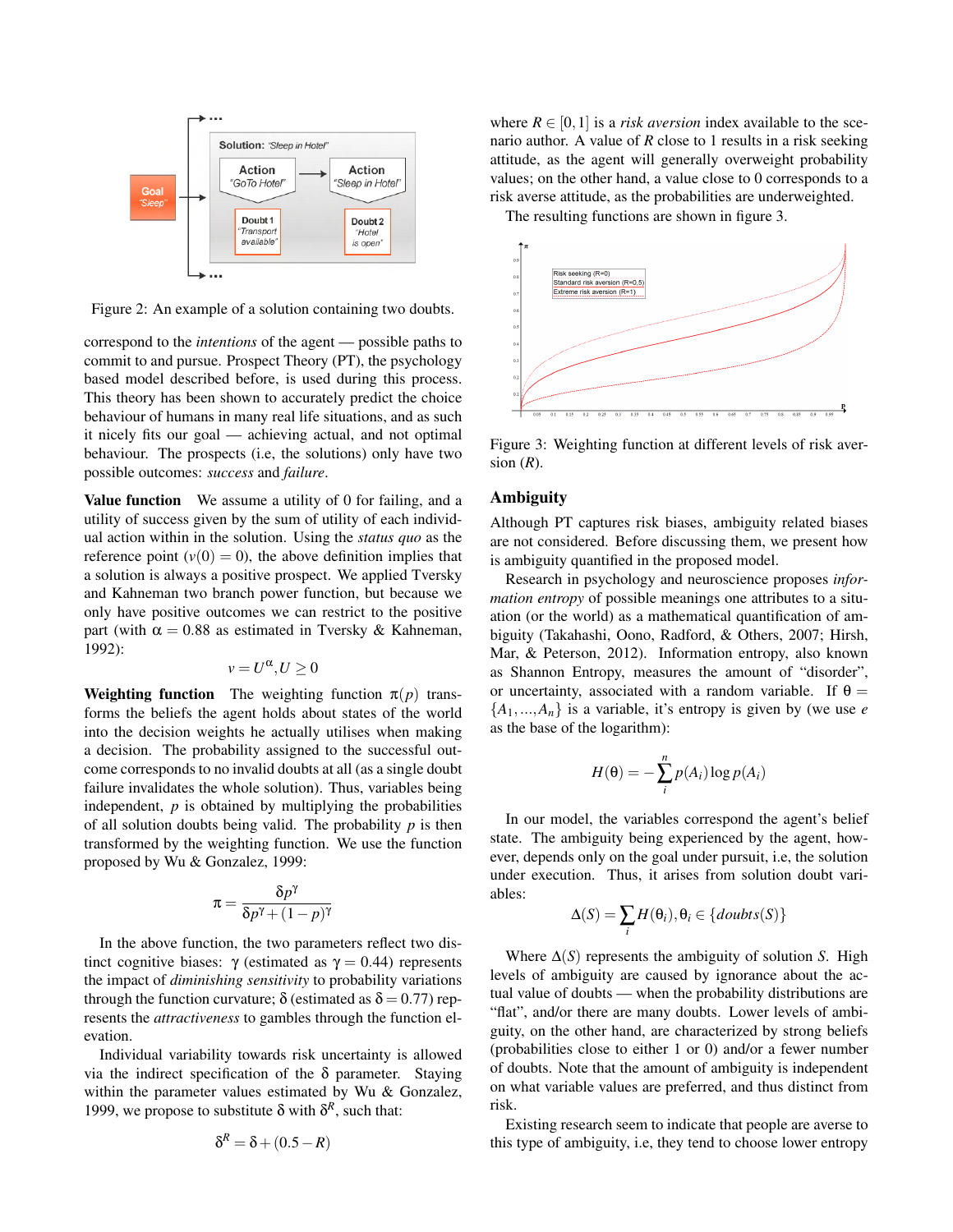over higher entropy options (Takahashi et al., 2007). In order to represent this effect, we first reduce it to the  $[0,1]$  interval:

$$
\Delta^* = 1 - e^{-k\Delta}
$$

Where  $k = 0.2$  is a normalizing factor. Then, we introduce ambiguity in the  $\delta^R$  parameter defined before, such that:

$$
\delta^{\Delta} = \delta^R (1 - A \Delta^*)
$$

Where  $A \in [0,1]$  is an *ambiguity aversion index*. Therefore, values of *A* close to 1 reinforce the aversion to solutions with high ambiguity.

### Example scenario

In this section we demonstrate how the proposed model gives origin to different behaviours, by focusing on preference reversals caused by distinct attitudes towards uncertainty. The scenario being presented is deliberately simple, in order to facilitate the presentation.

Consider an author who wishes to create an uncertain travel scenario. In addition to the agents introduced further below, it contains two other entities: the city of Agra (location of the TajMahal) and the region of Ladakh (home to several beautiful Buddhist monasteries), which will be the available travel destinations. When an agent learns about them (eg. at initialization time), the associated properties are stored in the agent's memory as variables. By default, properties are certain, but uncertainty about specific entities or specific properties may be specified through the agent's configuration file.

In the presented test case, all agents will share the exact same knowledge: they are completely ignorant about finding accommodation in Ladakh, but are almost certain to find it in Agra. This is represented by two different probability distributions over the variables originated by the property *accAvailable* of Agra and Ladakh, as shown in table 1. The

|  |  |  |  | Table 1: Agent's uncertain knowledge |  |  |
|--|--|--|--|--------------------------------------|--|--|
|--|--|--|--|--------------------------------------|--|--|

| Agra(accAvailable)   |               |                |  |  |  |  |
|----------------------|---------------|----------------|--|--|--|--|
| <b>Values</b>        | <b>Belief</b> | <b>Entropy</b> |  |  |  |  |
| True                 | 0.9           | 0.3251         |  |  |  |  |
| False                | 0.1           |                |  |  |  |  |
| Ladakh(accAvailable) |               |                |  |  |  |  |
|                      |               |                |  |  |  |  |
| <b>Values</b>        | <b>Belief</b> | <b>Entropy</b> |  |  |  |  |
| True                 | 0.5           | 0.6931         |  |  |  |  |

atomic actions available to the agents in order to achieve their *Travel()* goal are specified in table 2, which in this case differ only in their utility, as the doubts are equivalent (having a place to sleep). The created solutions are shown in table 3.

| Actions          | Table 2: Actions<br><b>Utility</b> | <b>Doubts</b>             |
|------------------|------------------------------------|---------------------------|
| TravelTo(Agra)   | -2                                 |                           |
| Visit(Agra)      | 8                                  | Agra(accAvailable)=True   |
| TravelTo(Ladakh) | $-3$                               |                           |
| Visit(Ladakh)    | 13                                 | Ladakh(accAvailable)=True |

In the first case, we show the impact of distinct attitudes towards risk. The solutions are evaluated by Peter, an extremely

| Table 3: Solutions<br><b>Solutions</b>               | Util | Prob | Amh    |
|------------------------------------------------------|------|------|--------|
| $S_1$ : TravelTo(Agra) $\rightarrow$ Visit(Agra)     | 10   | 0.9  | 0.3251 |
| $S_2$ : TravelTo(Ladakh) $\rightarrow$ Visit(Ladakh) |      | 0.5  | 0.6931 |

risk averse and ambiguity tolerant agent  $(R = 1; A = 0)$ , and Sara, who is risk seeking and also ambiguity tolerant  $(R = 0)$ ;  $A = 0$ ). We start with Peter's evaluation:

$$
V(S_1)=v(6)*\pi(0.9)=6^{0.88}*\left(\frac{1.27*0.9^{0.44}}{1.27*0.9^{0.44}+(1-0.9)^{0.44}}\right)=2.01
$$
  

$$
V(S_2)=v(10)*\pi(0.5)=10^{0.88}*\left(\frac{1.27*0.5^{0.44}}{1.27*0.5^{0.44}+(1-0.5)^{0.44}}\right)=1.61
$$
  
And Sara's evaluation is shown below:  

$$
V(S_2)=v(10)*\pi(0.5)=10^{0.88}*\left(\frac{1.27*0.5^{0.44}}{1.27*0.5^{0.44}+(1-0.5)^{0.44}}\right)=1.61
$$

$$
V(S_1)=v(6)*\pi(0.9)=6^{0.88}*\left(\frac{0.27*0.9^{0.44}}{0.27*0.9^{0.44}+(1-0.9)^{0.44}}\right)=3.72
$$
  

$$
V(S_2)=v(10)*\pi(0.5)=10^{0.88}*\left(\frac{0.27*0.9^{0.44}}{0.27*0.5^{0.44}+(1-0.5)^{0.44}}\right)=4.24
$$

As we can see, Peter avoids the higher utility solution due to its greater risk. On the other hand, Sara is not concerned, and visits Ladakh.

In the second test case, we demonstrate the effects of ambiguity. We use two other agents, both average risk averse. However, John is ambiguity tolerant  $(R = 0.5; A = 0)$  while Laura is ambiguity averse  $(R = 0.5; A = 1)$ . John evaluates the solutions similarly as shown before, resulting in the valuations:  $V(S_1) = 3.24$  and  $V(S_2) = 3.30$ , and therefore goes to Ladakh. In Laura's decision, the parameter  $\delta^A$  includes the effects of ambiguity as shown below:

$$
\Delta_1^* = 1 - e^{-0.2*0.3251} = 0.0630
$$

$$
\Delta_2^* = 1 - e^{-0.2*0.6931} = 0.1294
$$

$$
\delta_1^{\Delta} = 0.77*(1 - 1.0*0.0630) = 0.7215
$$

$$
\delta_2^{\Delta} = 0.77*(1 - 1.0*0.1294) = 0.6703
$$

$$
V(S_1) = v(6) * \pi(0.9) = 6^{0.88} * \left(\frac{0.7215*0.9^{0.44}}{0.7215*0.9^{0.44} + (1 - 0.9)^{0.44}}\right) = 3.17
$$

$$
V(S_2) = v(10) * \pi(0.5) = 10^{0.88} * \left(\frac{0.6703*0.5^{0.44}}{0.6703*0.5^{0.44} + (1 - 0.5)^{0.44}}\right) = 3.04
$$

For Laura, the ambiguity associated with travelling to Ladakh is too great to overcome the potential reward, and she prefers to go to Agra. As it can be seen, the effects of ambiguity are independent of risk, given that the agent's only differ in their ambiguity attitude. It should be noted that, although we fixed the uncertainty levels and varied the agent parametrizations, an equivalent preference reversal can be achieved by varying the ambiguity levels while maintaining risk and the indices.

#### Conclusion

In this paper, we proposed an agent model which combines the flexibility and generality of the BDI paradigm with a widely validated descriptive decision model, in order to capture decisions biases in the agent's deliberative process. The two test cases presented in the previous section showed how different parametrizations in agent's attitudes towards uncertainty have distinct behavioural consequences. A rational agent using EU, on the other hand, would always select the